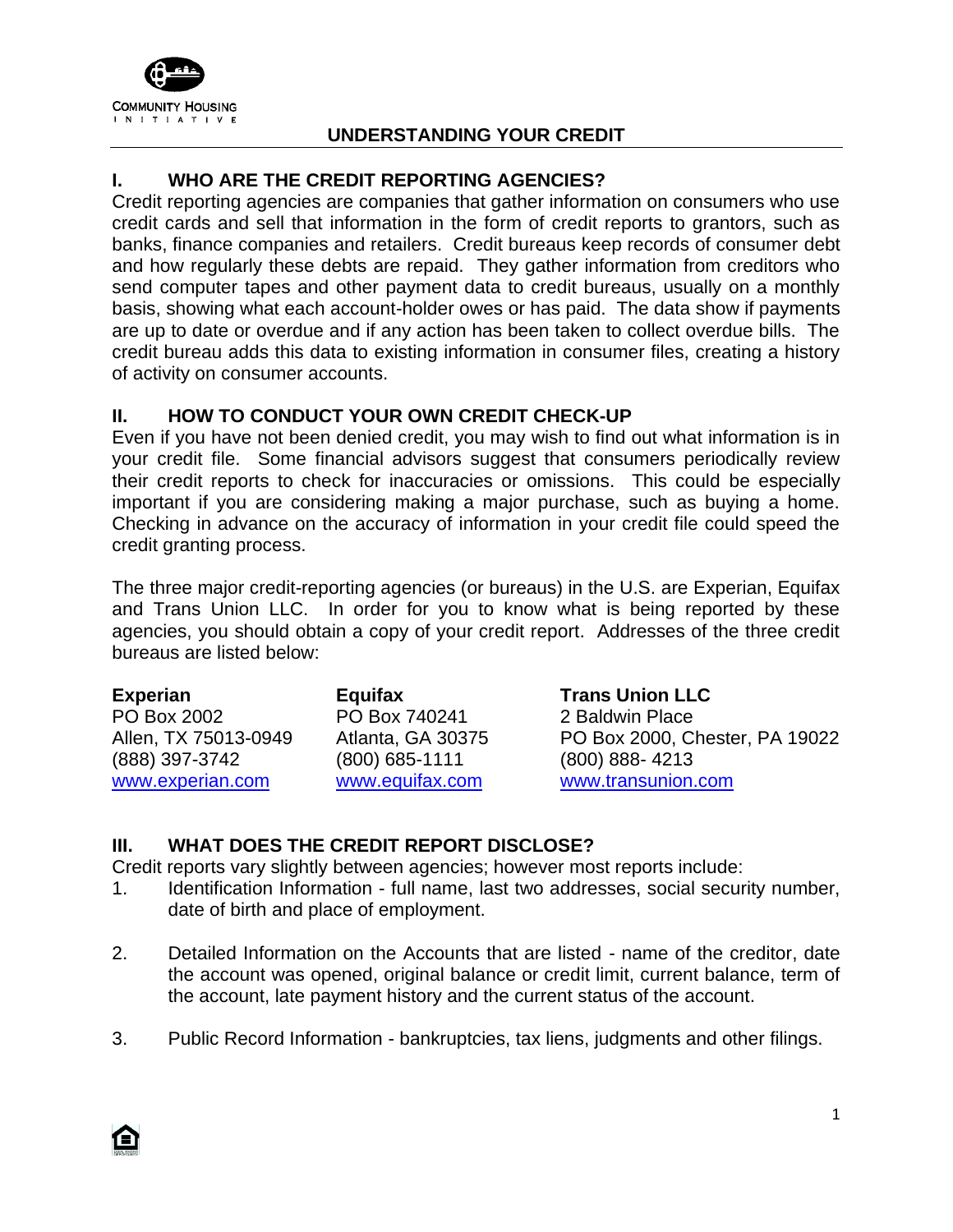

- 4. Credit Report Inquiries each time a creditor requests a copy of a credit report (called an inquiry), it is recorded on your report as "non-evaluated" by the bureau. This can sometimes have a negative connation if there are many inquiries with no subsequent accounts opened. Other creditors who later see this might assume the consumer was turned down, even though there are other possible explanations for the inquiries.
- 5. Consumer Statement There is a space on the report for you to place a personal statement. This statement allows you to challenge or explain any creditor entry in the file, 100 words or less.

### **IV. WHAT IS CREDIT SCORING?**

Credit scoring is a method of measuring the likelihood that an individual will repay a credit obligation, such as a mortgage loan. Mortgage lenders, retail creditors, banks, auto dealerships and others use this measuring system widely in their evaluation and review of an application for credit. The scores are based solely on information on a consumer's credit report.

The most common scoring model used by lender is FICO. Scores range from 300 - 900. The higher the score the lower the risk.

Credit scoring uses the following factors to calculate your score:

- 1. Payment History (35%)
- 2. Amounts Owed (30%)
- 3. Length of Credit History (15%)
- 4. New Credit (10%)
- 5. Types of Credit (10%)

### **V. TO IMPROVE YOUR CREDIT SCORE**

- 1. Don't even come close to "maxing out" on your credit cards. It's statistically better to have smaller balances on more cards than high balances relative to your credit limit on just a few cards. Keep your balances less than 40% of the total amount owed, can improve your score.
- 2. Pay everything on time, in the amounts agreed upon. That's probably the single most important factor in your score, but it's not something you can fix overnight. The longer you pay on time, the better the score.
- 3 Order copies of your credit report periodically or before you apply for new credit. Dispute any information you find that is incorrect. All "derogatory" information drags down your score. If it's wrong, get it deleted by contacting the creditor responsible. The most dramatic, rapid improvements in a credit score can come when erroneous data is eliminated from your file.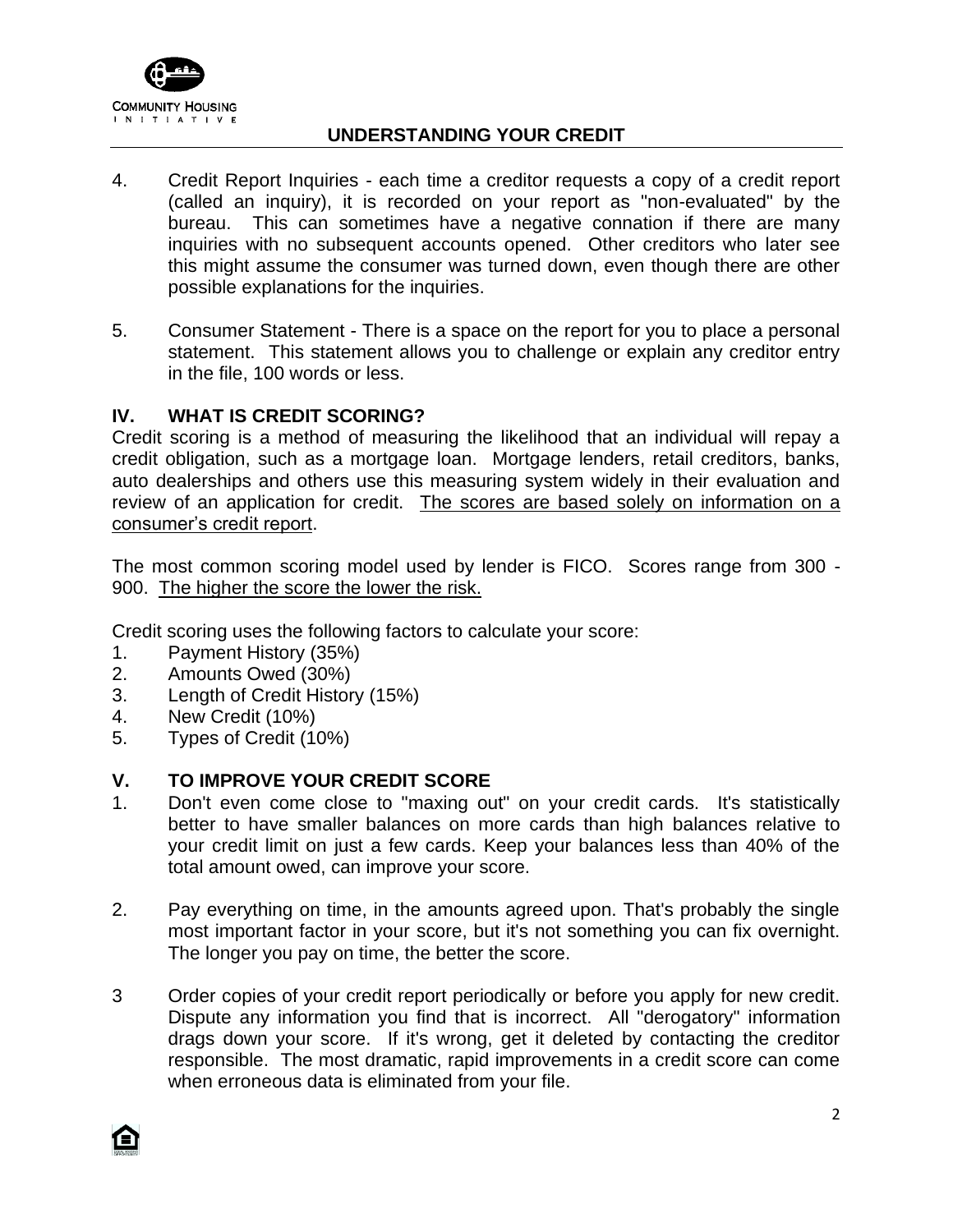

- 4. Don't close unused credit cards as a strategy to improve your score. This might lower the score because:
	- a. Late payments don't disappear from the credit report if the account is closed;
	- b. Long established account history show long history of managing credit.
	- c. Having available credit doesn't lower the score.
- 5. Don't open a lot of new accounts just to increase the score. This may initially lower your score.

### **VI. FACTS ALL CONSUMERS SHOULD KNOW**

Payment in full does not remove a particular entry from a payment history. The length of time information remains on the credit file varies, as follows:

| <b>Bankruptcy</b>       | 10 years from the date of entry or the date of discharge                                                          |  |
|-------------------------|-------------------------------------------------------------------------------------------------------------------|--|
| Suits & Judgments       | 7 years from the date of entry or until the governing statute<br>of limitations has expired, whichever is longer. |  |
| <b>Tax Lien</b>         | 7 years from the date of payment                                                                                  |  |
| Collections/Charge-offs | 7 years from the date placed in collection or from date of<br>Charge-off                                          |  |
| Records of arrest       | 7 years from date of incident indictment, dispositions parole.                                                    |  |
| Any other adverse info. | 7 years from date of delinguency action.                                                                          |  |
| Inquiries               | 2 years from date of entry                                                                                        |  |

A divorce decree does not supersede the original contract with the creditor and does not release a consumer from legal responsibility. To release a consumer from liability, the consumer must contact each creditor and requires a legal release of obligation. Only after the release has been approved can the credit history be updated.